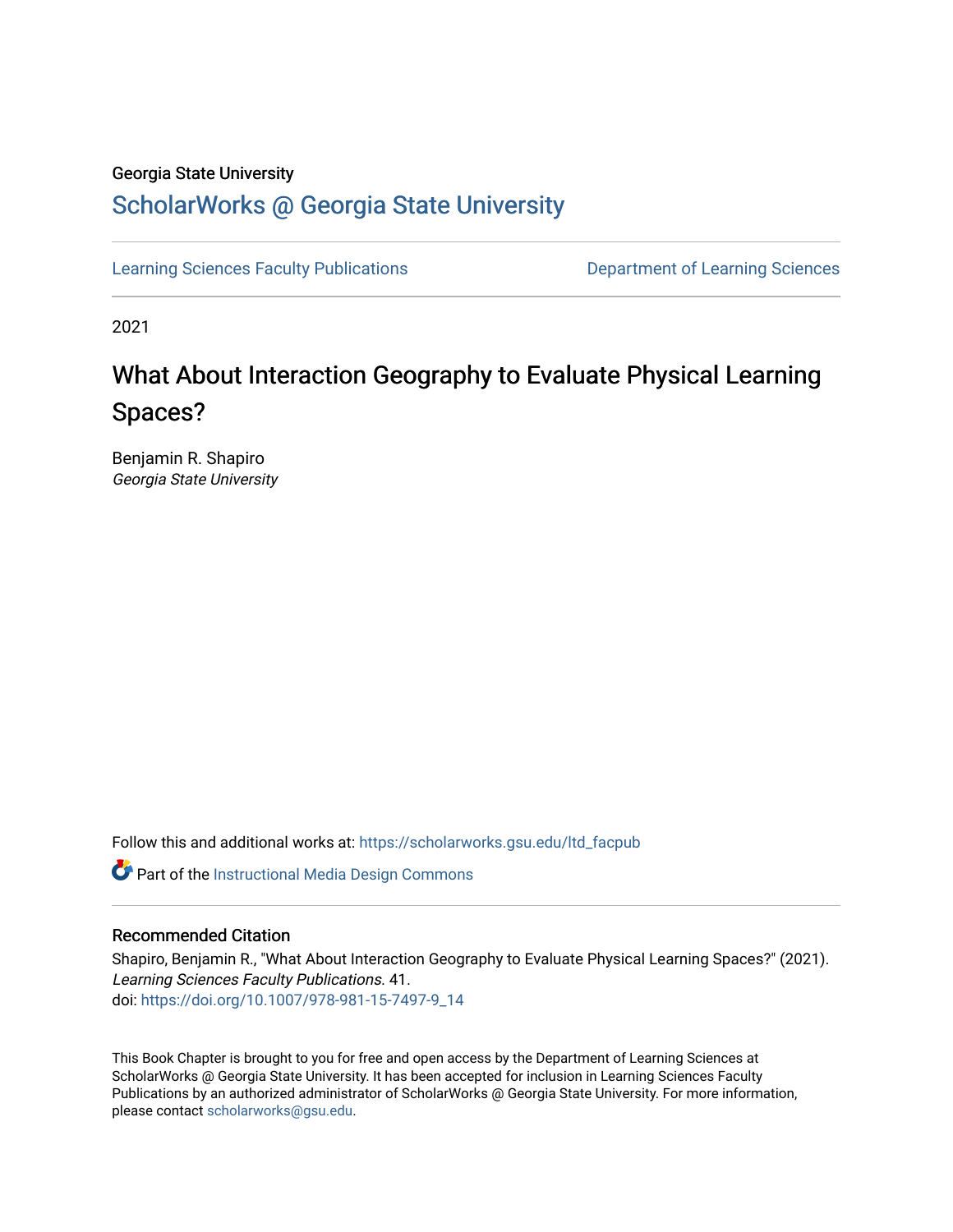# **What About Interaction Geography to Evaluate Physical Learning Spaces?**



**Ben Rydal Shapiro**

**Abstract** This paper reviews and explores how interaction geography, a new approach to visualize people's interaction over space and time, extends current approaches to evaluate physical learning spaces. This chapter begins by reviewing representations produced using interaction geography to study visitor engagement and learning in a museum. In particular, this review illustrates *Mondrian Transcription*, a method to map people's movement and conversation over space and time, and the *Interaction Geography Slicer (IGS)*, a dynamic visualisation tool that supports new forms of interaction and multi-modal analysis. Subsequently, this chapter explores how interaction geography may advance the evaluation of physical learning spaces by providing dynamic information visualisation methods that support more expansive views of learning and the evaluation of the alignment between space and pedagogy. This chapter concludes by outlining significant limitations and next steps to expand interaction geography to evaluate physical learning spaces.

## **Introduction**

Historically, the evaluation of physical learning spaces has relied on concepts and methods from professional design disciplines (e.g. architecture, urban planning) to assess how the physical design of space conditions the measureable learning performance of people. For example, post-occupancy evaluation (Zimring & Reizenstein, [1980;](#page-12-0) Zimmerman & Martin, [2001\)](#page-12-1) is often used to evaluate how the physical structure of spaces (e.g. as represented through methods of space syntax or building information modelling) influences people's learning performance on standardised tests or "behavior performance scores" (Wineman, Peponis, & Dalton, [2006;](#page-12-2) Hillier, [2008;](#page-11-0) Peponis, [2005;](#page-12-3) see Cleveland & Fisher, [2014](#page-11-1) for full review).

On one hand, this work continues to demonstrate that there are relations between the physical environment and learning despite "many sweeping claims about the

B. R. Shapiro  $(\boxtimes)$ 

Georgia Institute of Technology, School of Interactive Computing, Vanderbilt University's Peabody College of Education, Nashville, TN, USA e-mail: [ben@benrydal.com;](mailto:ben@benrydal.com) [benjamin.shapiro@cc.gatech.edu](mailto:benjamin.shapiro@cc.gatech.edu)

<sup>©</sup> The Author(s) 2021

W. Imms and T. Kvan (eds.), *Teacher Transition into Innovative Learning Environments*, [https://doi.org/10.1007/978-981-15-7497-9\\_14](https://doi.org/10.1007/978-981-15-7497-9_14)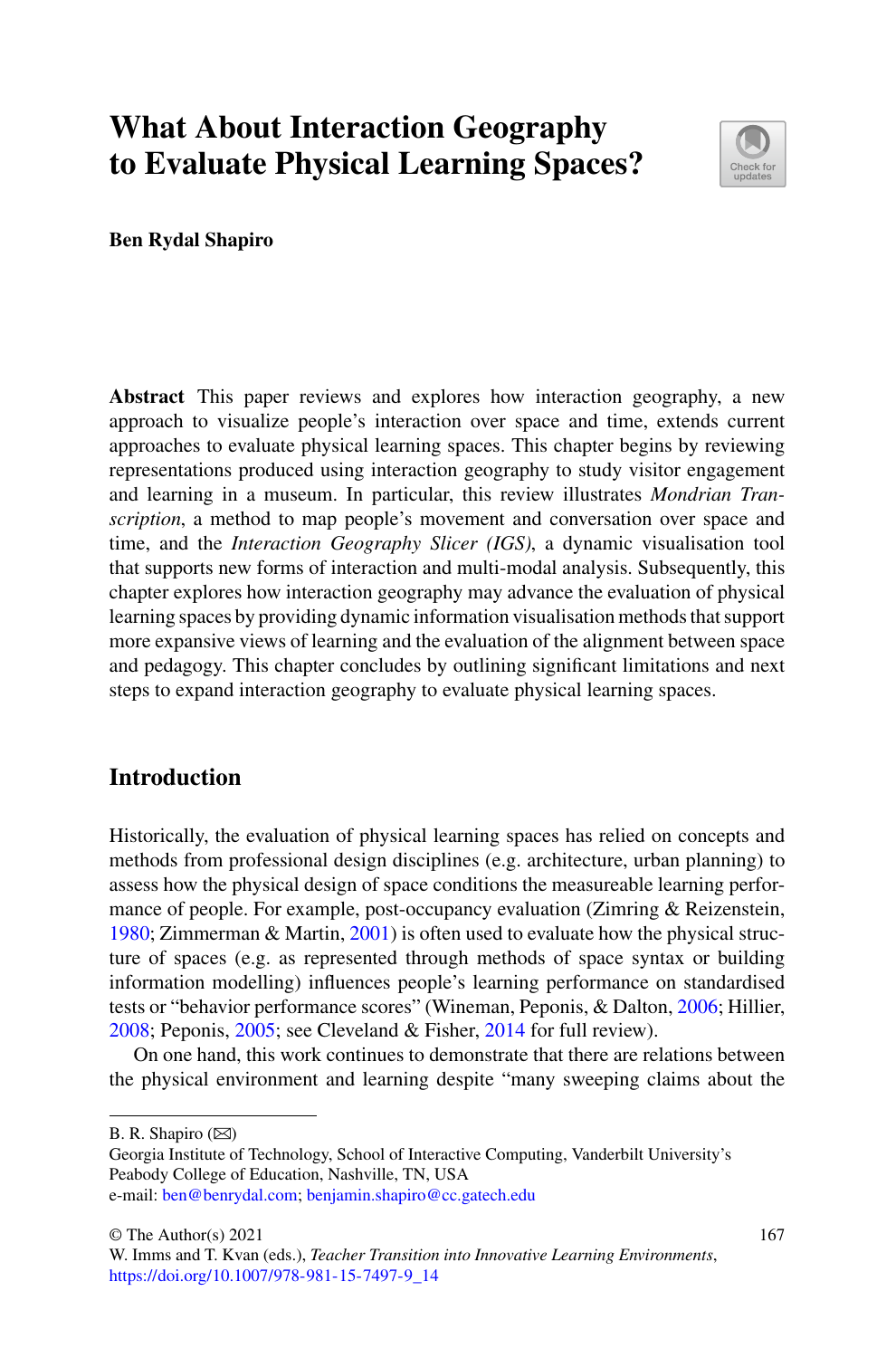possible effects of various aspects of learning spaces on student learning that are not substantiated empirically" (Tanner 2000 as cited in Blackmore et al. [2011,](#page-11-2) pg. 5; also see Imms, Cleveland & Fisher, [2014;](#page-11-1) Tanner, [2009\)](#page-12-4). On the other hand, this work provides little explanation as to how or why these relations are observed in correlational analysis.

Recent research has defined three distinct areas that must be addressed to advance the evaluation of physical learning spaces. First, new research methods need to be developed that are "capable of controlling the complex variables inherent to space and education" (Imms & Byers, [2017\)](#page-12-5). Second, concepts and methods used to evaluate physical space need to be better integrated with a broader understanding of learning theory (Ellis & Goodyear, [2018\)](#page-11-3) to include, for example, social practice, and sociocultural theories of learning (Lave & Wenger, [1991;](#page-12-6) Cole, [1996\)](#page-11-4). Third, research needs to develop ways to assess people's participation at a scale and in ways that support working with professional practitioners to study and design for the alignment between space and pedagogy (Cleveland & Fisher, [2014\)](#page-11-1).

This chapter reviews and explores how interaction geography, a new approach to describe, represent, and interpret people's interaction over space and time (Shapiro et al. [2017\)](#page-12-7), provides one way to address these needs and extend current approaches to evaluate physical learning spaces. This chapter begins by reviewing representations produced using interaction geography to study visitor engagement and learning in a museum. In particular, this review illustrates *Mondrian Transcription*, a method to map people's movement and conversation over space and time, and the *Interaction Geography Slicer (IGS)*, a dynamic visualisation tool that supports new forms of interaction and multi-modal analysis. Subsequently, this chapter explores how interaction geography may advance the evaluation of physical learning spaces by providing dynamic information visualisation methods that support more expansive views of learning and the evaluation of the alignment between space and pedagogy. This chapter concludes by outlining significant limitations and next steps to expand interaction geography to evaluate physical learning spaces.

### **Interaction Geography in a Museum**

The following sequence of representations reviews interaction geography and in particular, methods of interaction geography that include Mondrian Transcription and the IGS as described by Shapiro et al. [\(2017\)](#page-12-7). Though these representations use data from a museum context, this review intends to communicate the potential application of interaction geography more generally, to a variety of settings. Notably, these representations are complex and necessitate new ways of reading the physical environment, people's activity, and people's movement over space and [time simultaneously. For high resolution/colour representations please see](https://benrydal.com) https:// benrydal.com.

Figure [1](#page-3-0) maps the movement of a six-year-old boy, Blake (blue path), and his sister's fiancé, Adhir (orange path), as they visit a museum gallery together. Also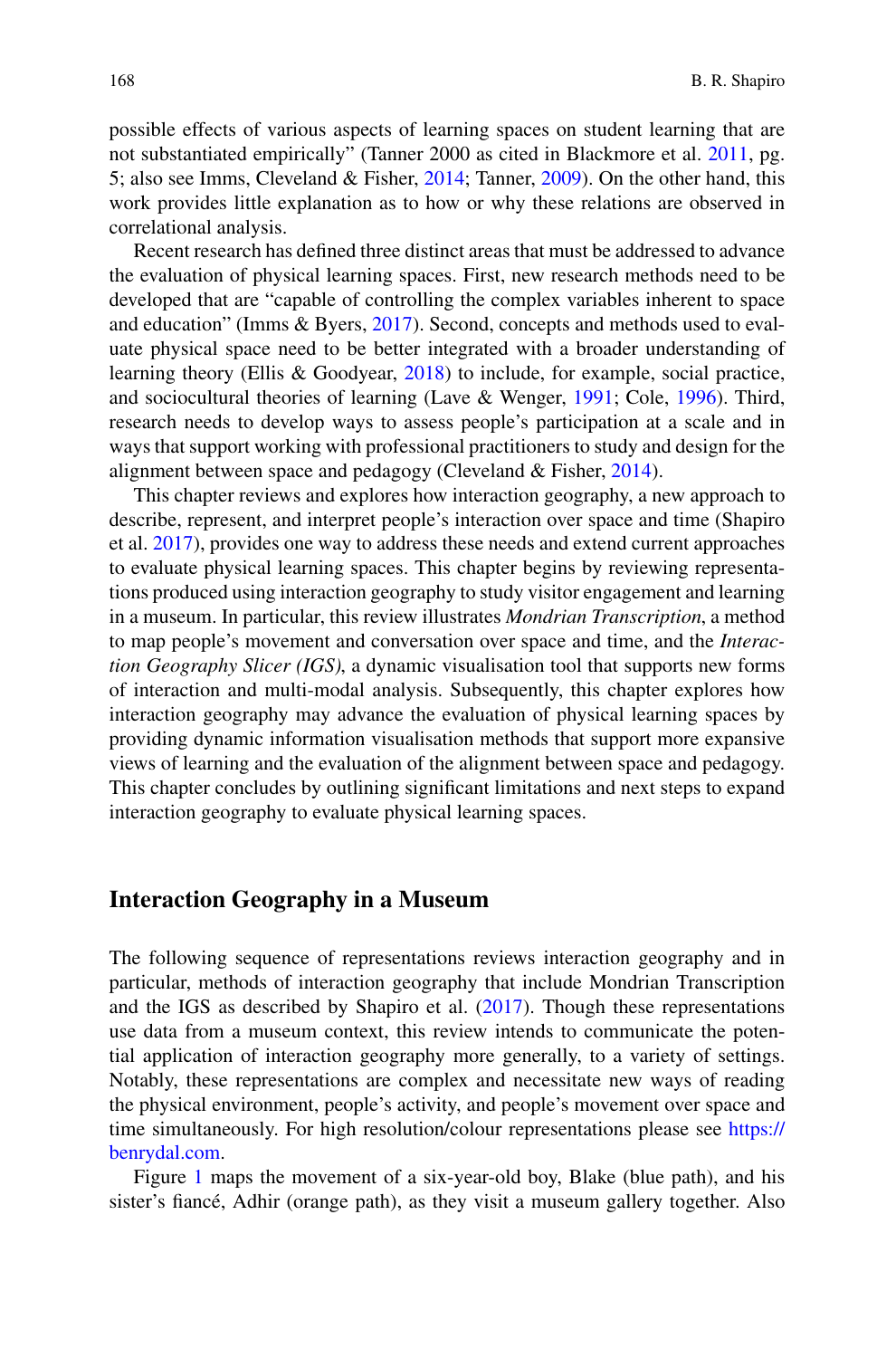

<span id="page-3-0"></span>**Fig. 1** Adhir and Blake's movement across a museum gallery space is shown over space and space-time. Copyright © by Ben Rydal Shapiro. Reprinted by permission

included in the figure is a rendering showing the gallery space from a point marked on the floor plan. The left of the figure or "floor plan view" shows their movement over a floor plan of the gallery space (i.e. looking down on the space). This view shows where Blake and Adhir go within the gallery space. The right, or "spacetime view" (Hagerstrand, [1970\)](#page-11-5) extends Blake and Adhir's movement on the floor plan horizontally over time. This view shows how they interact with exhibits and one another over time. For example, the space-time view shows that after entering the gallery space (top left of floor plan view and beginning of space-time view), Adhir and Blake walk together towards an exhibit about Hank Williams (marked on the floor plan). Subsequently, Adhir stands for almost 5 min at the Hank Williams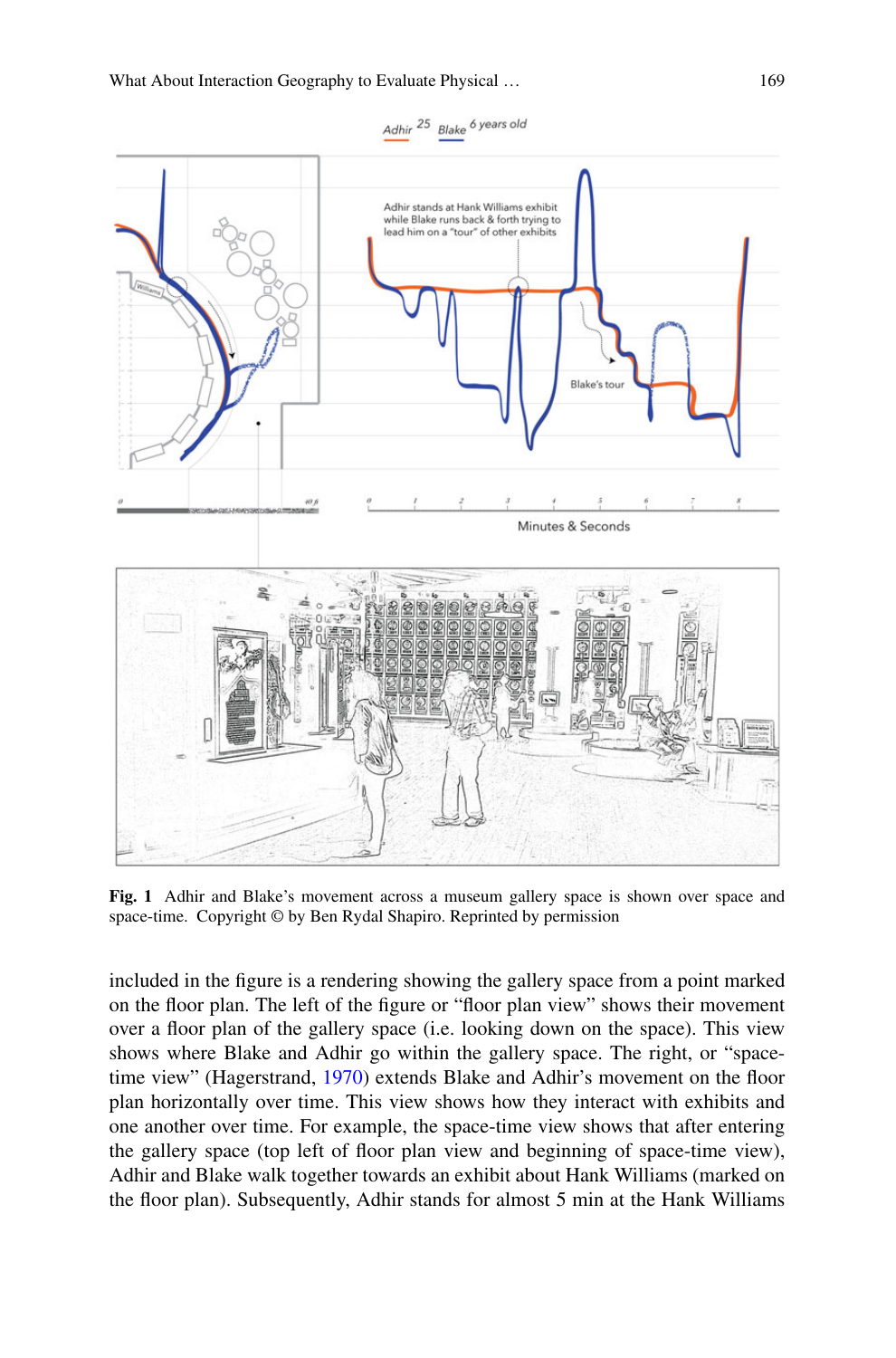exhibit, as indicated by his horizontal orange path in the space-time view that extends from approximately minutes 0–5 and corresponds to the vertical position of the Hank Williams exhibit in the floor plan view. In the meantime, while Adhir is standing, Blake is moving quickly (apparently running) back and forth across the gallery space (i.e. across the semi-circle of exhibits on the floor plan) in multiple attempts to draw Adhir away from the Hank Williams exhibit. After four failed attempts, Blake finally succeeds in leading Adhir on a tour of other exhibits in the gallery, indicated by their intertwined paths from approximately minutes 5–6. The change in line pattern in Blake's path distinguishes between different horizontal areas of space on the floor plan providing some description of horizontal movement on the floor plan in the space-time view (this technique has limitations but becomes more relevant when more people are shown).

Figure [2](#page-5-0) extends the previous figure. The figure is a screenshot from the IGS and illustrates Mondrian Transcription. Namely, the figure maps the movement and conversation of all five members of a family (called the "Bluegrass Family"), including Blake and Adhir but also Blake's brother Jeans (green), Blake's sister Lily (yellow), and Mae, referred to as "Mom" (purple, the mother of Blake, Jeans and Lily). The top half of the figure shows the family's movement and the bottom half shows their conversation in relation to their movement (i.e. the family's movement is shown in grey beneath their conversation to link the two halves of the figure). Conversation is transcribed and organised in a manner that draws from and extends conventions of conversation and interaction analysis (see Jordan & Henderson, [1995;](#page-12-8) Erickson, [2004;](#page-11-6) Kendon, [1990\)](#page-12-9).

First, each turn at talk is shown as a coloured line to indicate which family member speaks that conversation turn (indentations indicate overlapping speech). Second, coloured lines of talk are gathered into boxes that group topically related sequences of conversation turns and movement (e.g. in this case, usually related to artefacts/musicians in this setting). Thus, in the space-time view, each box marks the start, duration, and end of a sequence. In the floor plan view, conversation turns and separate (in time) sequences accumulate within regions of gridded space–the box thickness in the floor plan view increases with each repeated sequence within a region of space. For example, the region of space around the Hank Williams exhibit has the largest number of conversation turns (as indicated by the many coloured lines of talk) and is enclosed by a dense box that reflects five separate (in time) sequences occurring at the Hank Williams exhibit. The highlighted sequence (i.e. readable conversation) in the space-time view expands the conversation turns of one particular sequence. This is a type of "operation" made possible by the IGS (i.e. in the IGS a user can hover over conversation lines to magnify/read conversation turns). In the figure, the grouping of these sequences is determined in one particular manner, but Mondrian Transcription allows conversation and movement to be grouped in a variety of ways and also potentially supports a variety of transcript conventions (e.g. to show the direction of speech).

This figure provides ways to interpret people's interaction and movement in relation to the physical environment. For example, the highlighted sequence in the figure from approximately minutes 4–5 in the space-time view encompasses a complex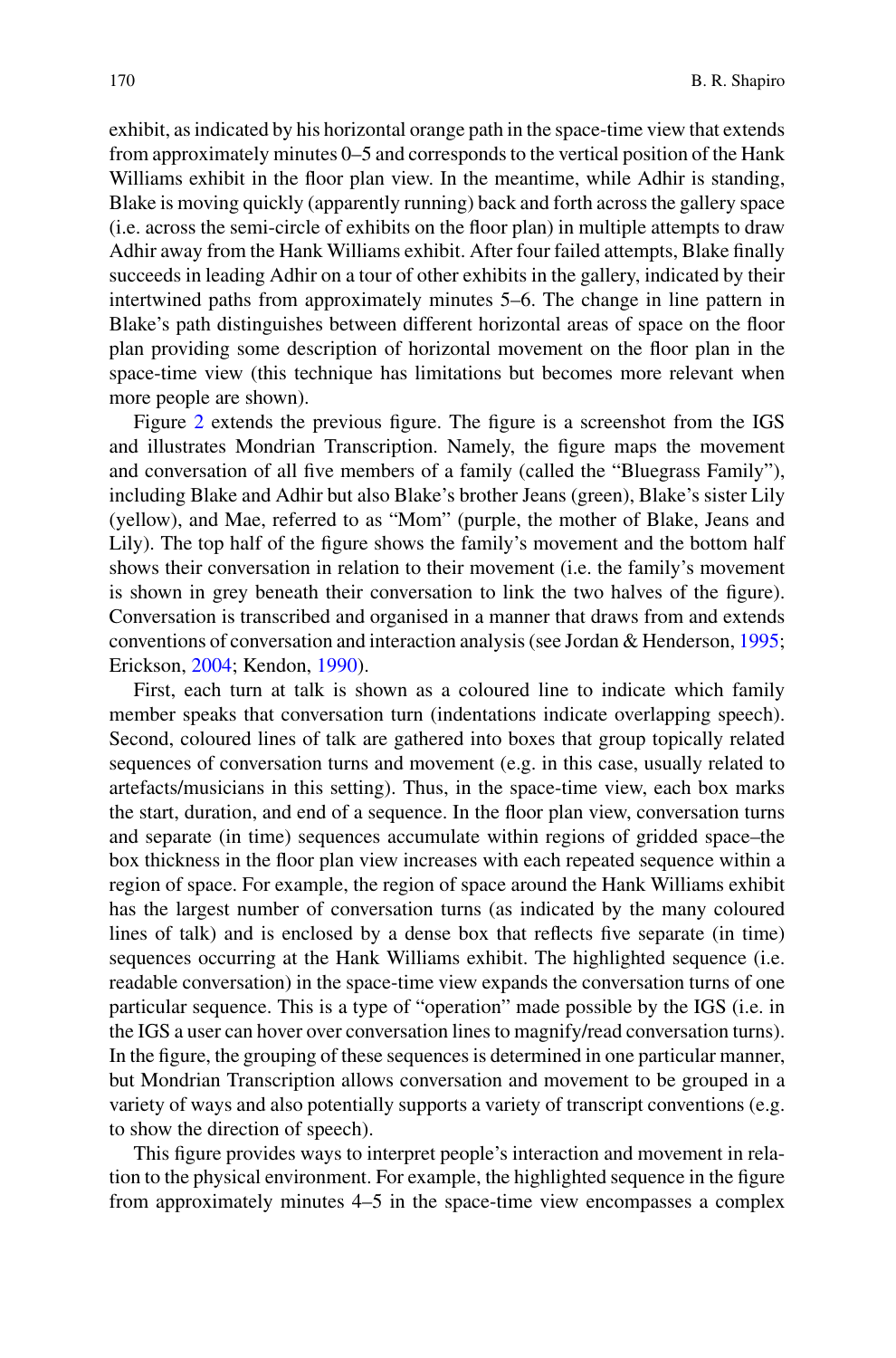

<span id="page-5-0"></span>**Fig. 2** Mondrian transcript of the Bluegrass Family's interaction geography. Copyright © by Ben Rydal Shapiro. Reprinted by permission

mesh of activity around the Hank Williams exhibit. As described by Shapiro et al. [\(2017\)](#page-12-7), reading this sequence of activity in relation to the rest of the figure shows how:

- (1) Lily soothes the emotions of Adhir (her fiancé) by hugging and consoling him as he compares the Hank Williams exhibit to a "grave" (in line 8).
- (2) Jeans gives Lily and Adhir privacy by leading a frustrated Blake away from the Hank Williams exhibit (the extension of their movement paths upwards in the floor plan and space-time views indicating their movement away from the exhibit).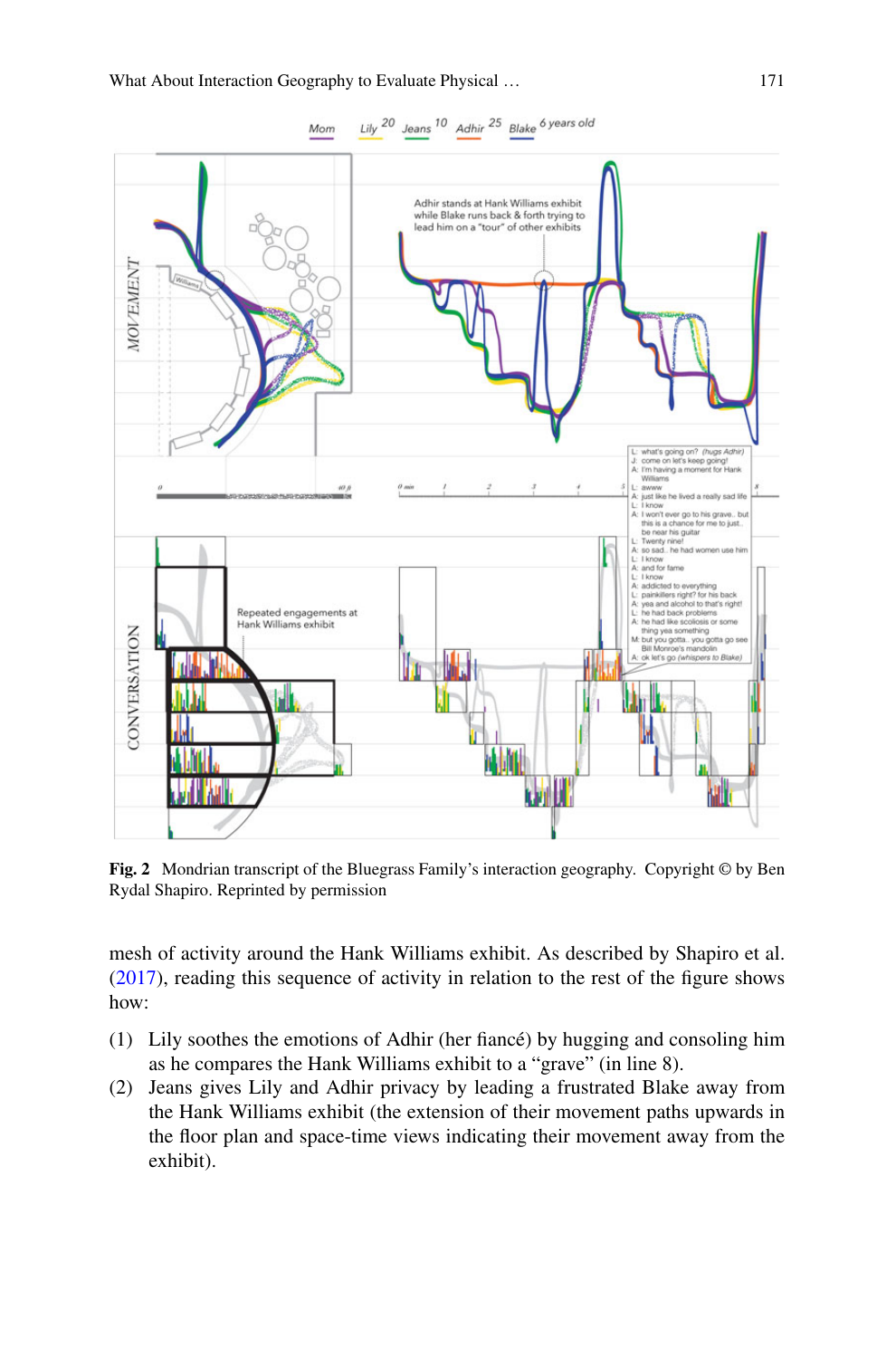- (3) Blake and Jeans re-join Lily and Adhir as Adhir continues to share his own account of Hank William's painful life.
- (4) Mae (Mom), who has been standing near Adhir and Lily and observing her family's interaction, helps Blake lead Adhir on a tour of other exhibits by saying to Adhir, "but you gotta.. you gotta go see Bill Monroe's mandolin" (in lines  $22 - 23$ ).
- (5) Evidently fully aware of Blake's ongoing project to lead a tour, Adhir whispers to Blake, "ok let's go" and they move forward together to the next Bluegrass artist (at the end of the highlighted conversation).

In other words, reading these interpretations in relation to the rest of the figure reveal phenomena (e.g. Blake's tour and Adhir's persistent engagement with the Hank Williams exhibit) not visible without methods of interaction geography. These interpretations require multi-scalar ways to (a) analyse structural properties of settings alongside visual patterns of people's conversation and movement, (b) read individual conversation turns and situate these conversation turns with respect to simultaneous conversations occurring in different parts of a museum gallery space, and (c) not communicated here but possible within the IGS, to watch/listen to video/audio from the perspective of each family member gathered as part of this research (i.e. Mondrian Transcription/the IGS syncs multi-perspective audio and video if available to these visualisations).

Figures [3](#page-6-0) and [4](#page-7-0) are screenshots from the IGS displayed in a small multiple format (Tufte, [1990\)](#page-12-10). Figure [3](#page-6-0) shows continuous movement for each family/group whereas Fig. [4](#page-7-0) shows "personal curation" or traces of movement where visitors are using



<span id="page-6-0"></span>**Fig. 3** Screenshot from IGS showing movement of 4 visitor groups in 3 gallery spaces. Copyright © by Ben Rydal Shapiro. Reprinted by permission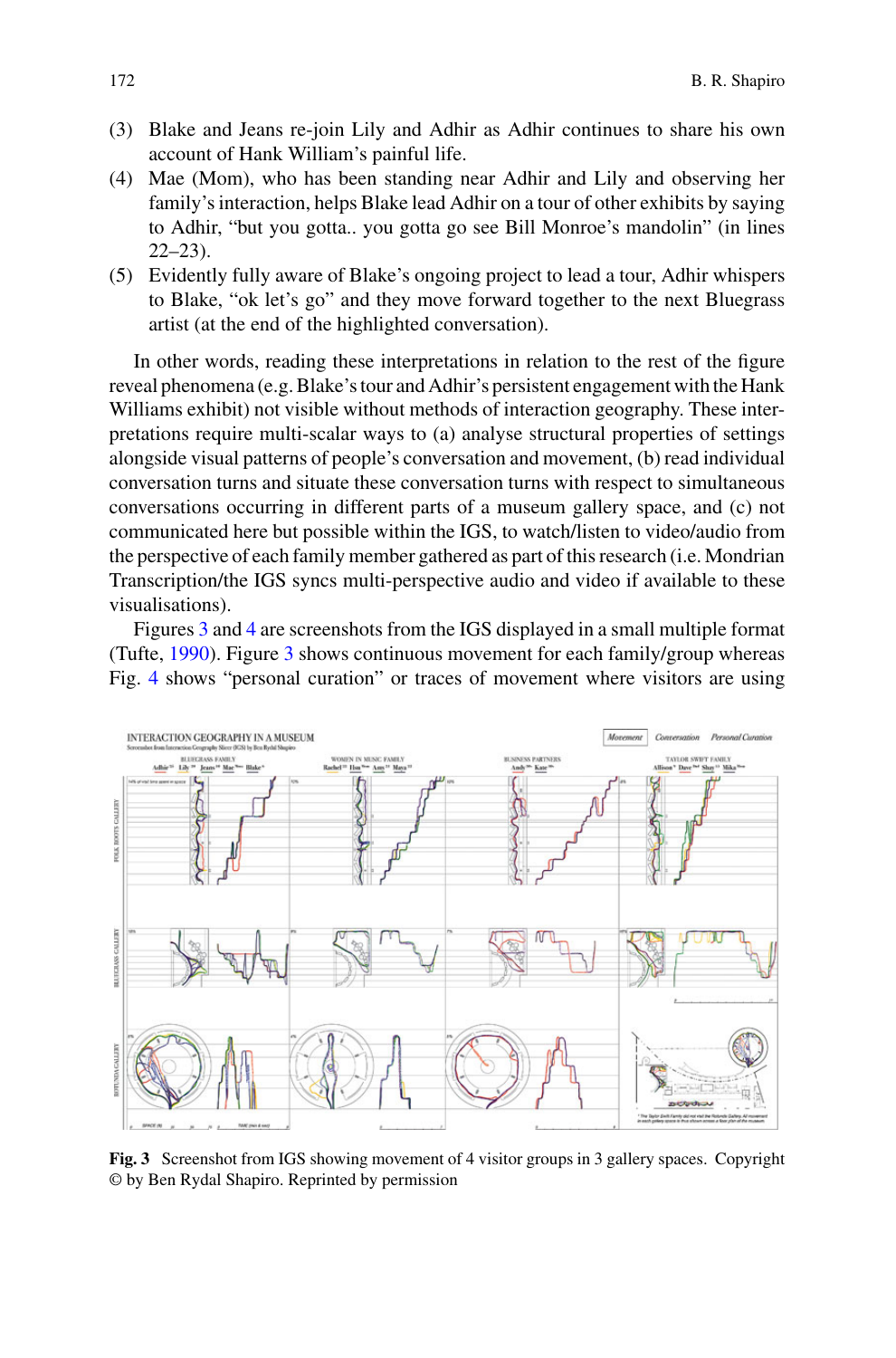

<span id="page-7-0"></span>**Fig. 4** Screenshot from IGS showing personal curation of 4 visitor groups in 3 gallery spaces. Copyright © by Ben Rydal Shapiro. Reprinted by permission

personal information devices and/or social media to collect, edit, and/or share content from the museum. Columns in each figure distinguish each visitor group/family while rows indicate different gallery spaces. All displayed information across these figures is set to the same scales. Since the "Taylor Swift Family" did not visit the Rotunda Gallery, all visitor groups' movement and personal curation is combined on a larger floor plan drawing of the entire museum.

Figures [3](#page-6-0) and [4](#page-7-0) illustrate the comparative possibilities of interaction geography. In this setting these comparative possibilities support studying how individual visitors and groups of visitors align with cultural heritage content. For instance, it is clear (for those who know these spaces such as museum professionals working at this museum) that the "Women in Music Family" (2nd column) interacts in a variety of ways with exhibits and gallery spaces that feature female artists while the Bluegrass Family (1st column) exhibits very different types of interactions around exhibits that feature early Country and Bluegrass artists. Likewise, these figures can be used to identify heightened moments of potential interest and engagement (e.g. young children's rapid/sharp movements in space-time). Using the IGS in this setting, these moments can be unpacked to understand, for example both how parents structure young children's conversation to learn (the primary focus of learning research in museums) and also how young children use their families as interpretive resources for learning through their expressive movements and conversations. For example, closer analysis of Blake's movement and conversation in the space-time view during minutes 3–5 while visiting the Rotunda gallery (column 1 and row 3) illustrates how, Blake first failed to get an answer to a question he posed to Adhir as to who co-starred in the 1970s action/comedy film Smokey and the Bandit. Immediately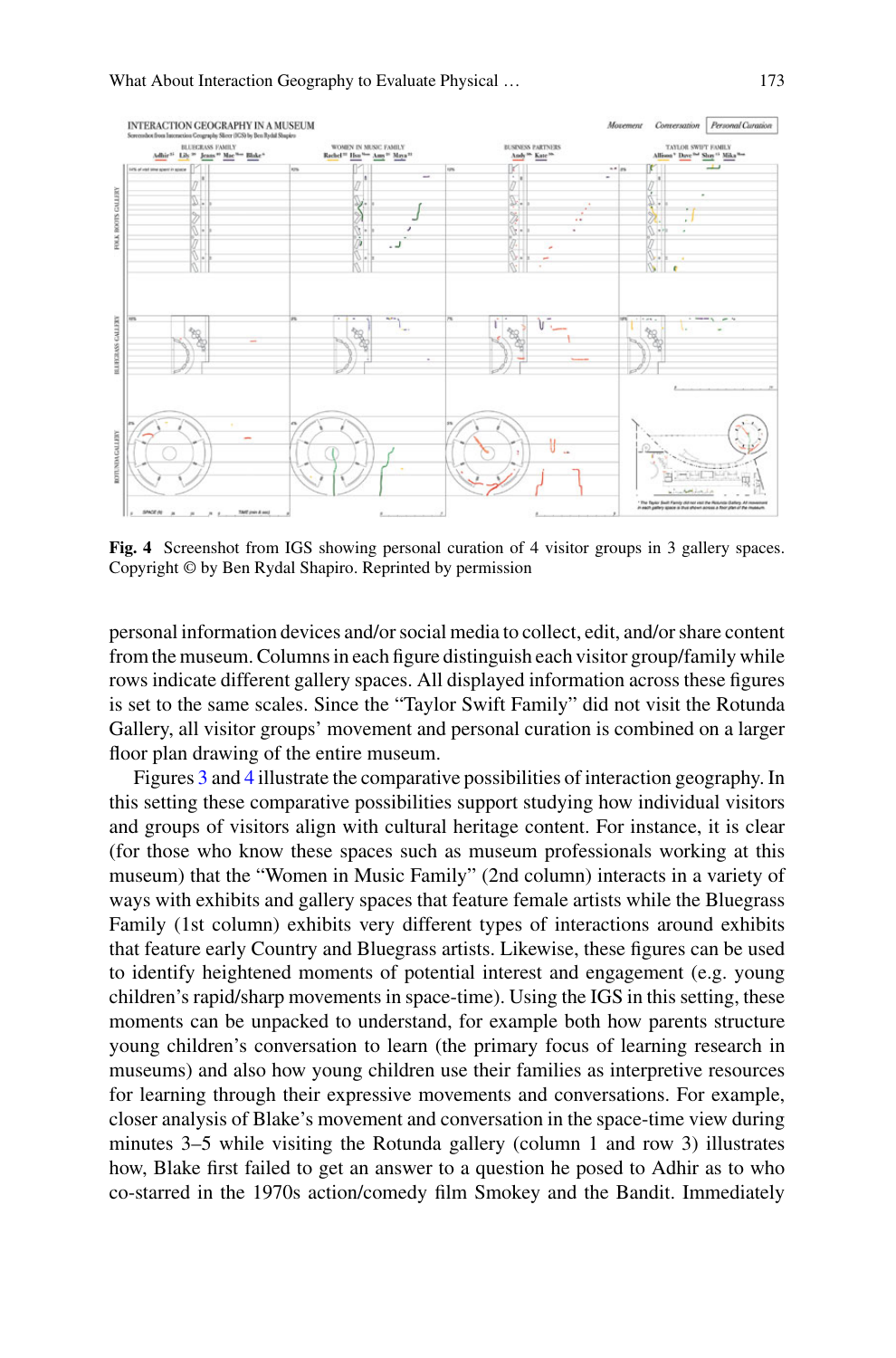afterward, Blake ran to another gallery space to find and get the correct answer from his brother Jeans. Subsequently, Blake then raced back to re-join Adhir in the Rotunda Gallery in order to inform Adhir that it was Jerry Reed, a Grammy-winner country artist, that co-starred in the film.

### **Extending Physical Learning Space Evaluation**

*From Static Representations to Interactive Visualisations*. The previous figures illustrate how interaction geography uses Mondrian Transcription to integrate representations from a variety of disciplines. These representations include floor plans, transcripts of conversation, and personal time geography (Hagerstrand, [1970\)](#page-11-5). As a result, new types of multi-scalar analyses are possible that link detailed analyses of people's interaction at locations in the physical environment with analyses of people's interaction as they move across the physical environment.

The previous figures and analysis also provide a glimpse of how the IGS supports dynamic interaction with these representations. For example, in this case, analysis of the previous figures begins to convey how the IGS allows researchers and practitioners (e.g. museum professionals) to select sequences of movement and conversation for closer analysis, to watch audio and video from the perspective of each family member, and to re-scale space or time in order to study phenomena at different scales while conducting new types of comparative analysis.

Historically, representations used to evaluate physical learning spaces have been static (i.e. providing snapshots of space) and often unidimensional (i.e. only focusing on space and not people's interaction or movement over space and time). Interaction geography illustrates the potential and new possibilities to use dynamic visualisations as opposed to static representations in order to evaluate physical learning spaces.

*Incorporating Broader Views of Learning*. Current approaches to the evaluation of physical learning spaces typically operate from a positivist stance. For example, in an informal setting such as a museum, such a stance dictates both a model of a museum visitor as a relatively passive consumer of intended exhibit design as well as evaluation methods that focus on how physical structures of gallery spaces support visitors' acquisition of the intended design and narrative of exhibits produced by museum curators and designers. Such a stance provides valuable information to inform future design. However, such a stance often ignores people's activity and how people produce and pursue their own learning in ways that are very different from how people acquire intended design/curricula.

Interaction geography provides concepts and methods to describe people's interaction (e.g. pace of talk or movement, social media use) at a scale that maintains a focus on the physical design of space. In the figures above, one result is the ability to characterise Blake's efforts to lead Adhir on a tour. This characterisation provides one vivid example of how children's seemingly erratic movement patterns, which current evaluation methods might either miss entirely or suggest detract from Blake's and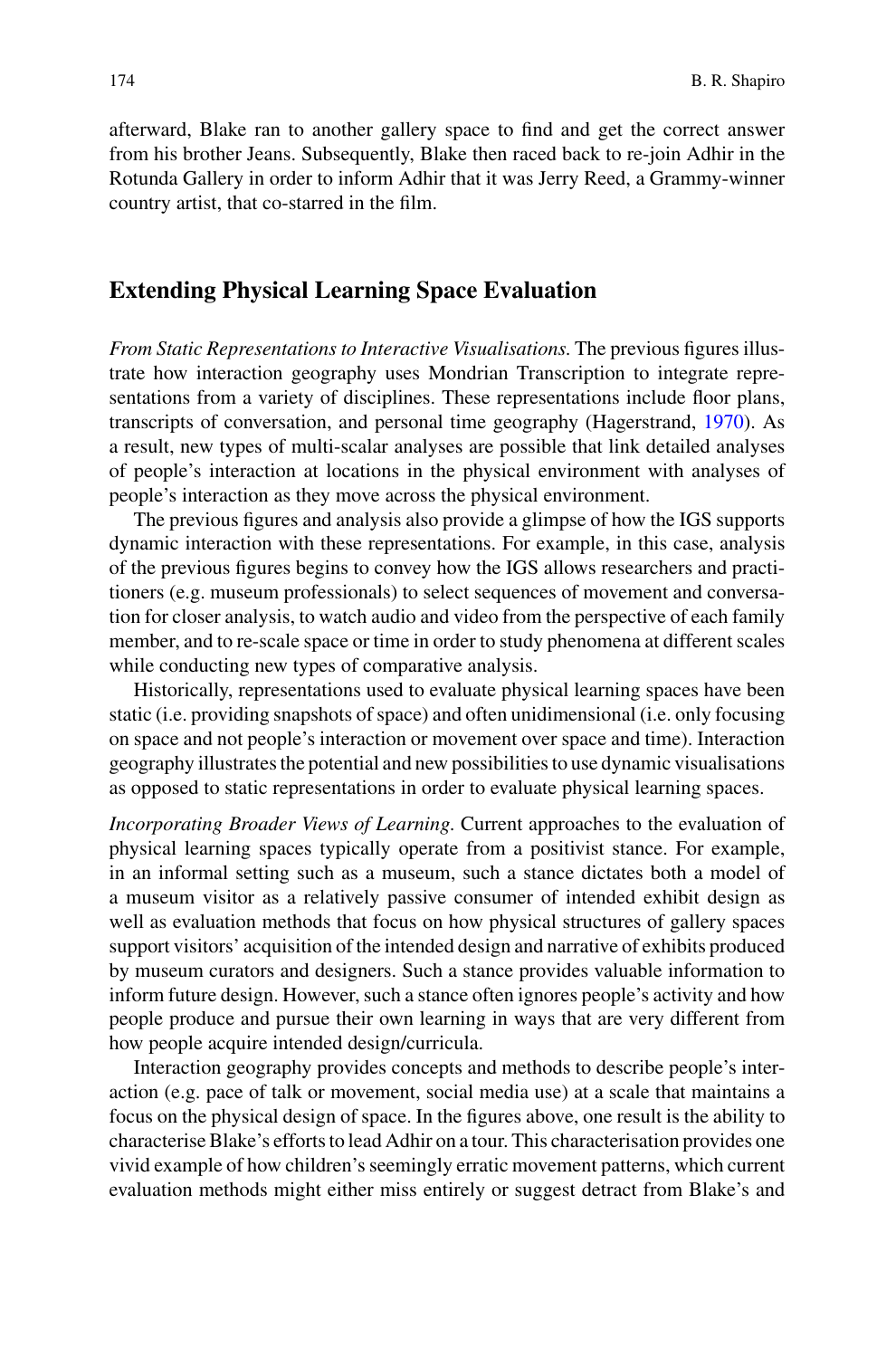his family's ability to acquire knowledge about exhibits, reflect Blake's very intentional efforts to pursue his own interest-driven learning: In this case by teaching other family members about the cultural heritage content of a museum gallery space. More generally, interaction geography provides a means to study how people's activity responds to the physical design of spaces (and changes made to these spaces) over varying periods of time (e.g. potentially over hours, days, and longer periods of time). Studying changes in activity or participation is central to theories of learning that study how learning is distributed across people, tools, and physical learning environments (Cole, [1996;](#page-11-4) Gutiérrez, Morales, & Martinez, [2009;](#page-11-7) Vygotsky, [1980\)](#page-12-11) and how people learn through participation in socially and culturally organised practices of a community (Lave & Wenger, [1991\)](#page-12-6). Put differently, interaction geography supports evaluating physical learning spaces not only with respect to how they may influence learners' performance on standardised tests or behaviour performance scores but also with respect to how they support or do not support social contexts for learning.

Incorporating broader theories of learning into the evaluation of physical learning spaces encourages new research that may be necessary to illustrate how and why there appears to be a relation between the physical design of space and learning. For example, in classroom and school settings, such work might include assessing how physical space shapes the embodied production of identity (Leander, [2002\)](#page-12-12) or structures joint participation in specific disciplinary practices such as writing (Rowe, [2008\)](#page-12-13) or how physical proximity influences teachers' interactions with peers about teaching (Spillane, Shirrel, & Sweet, [2017\)](#page-12-14). Alternatively, in natural or urban environments such work might include studying how people's personal mobility is both the means and content for learning or describing how people "make places" to pursue their own interest-driven learning as they move through physical spaces rich with meaning potential (Hall, Taylor, & Marin, [2017;](#page-11-8) Marin, [2013\)](#page-12-15).

*Evaluating the Alignment of Space and Pedagogy.* As mentioned previously, interaction geography describes people's interaction at a scale that maintains a focus on the physical design of space. As a result, it supports studying the alignment between space and pedagogy in new ways (Cleveland & Fisher, [2014\)](#page-11-1). For example, consider the application of interaction geography in classroom settings to ask and answer questions about the physical design of learning spaces that are challenging to address with current methodological approaches. These questions include: How do teachers use or not use particular areas of space over single or multiple lessons? When and where do students have access to particular types of instruction or pedagogical interactions? How does students' and teachers' movement and conversation reveal types of empowering and disempowering pedagogies that are built into the physical design of certain classrooms (Monahan, [2002,](#page-12-16) [2005;](#page-12-17) Cleveland, [2009\)](#page-11-9).

Furthermore, current research emphasises that evaluating the alignment of space and pedagogy necessitates close collaboration between researchers and professional practitioners (e.g. teachers, museum professionals) working in the spaces being studied. Interaction geography provides a highly visual method that may support this collaboration in ways that can inform future design. For example, the previous figures were utilised in collaboration with museum professionals at one particular museum.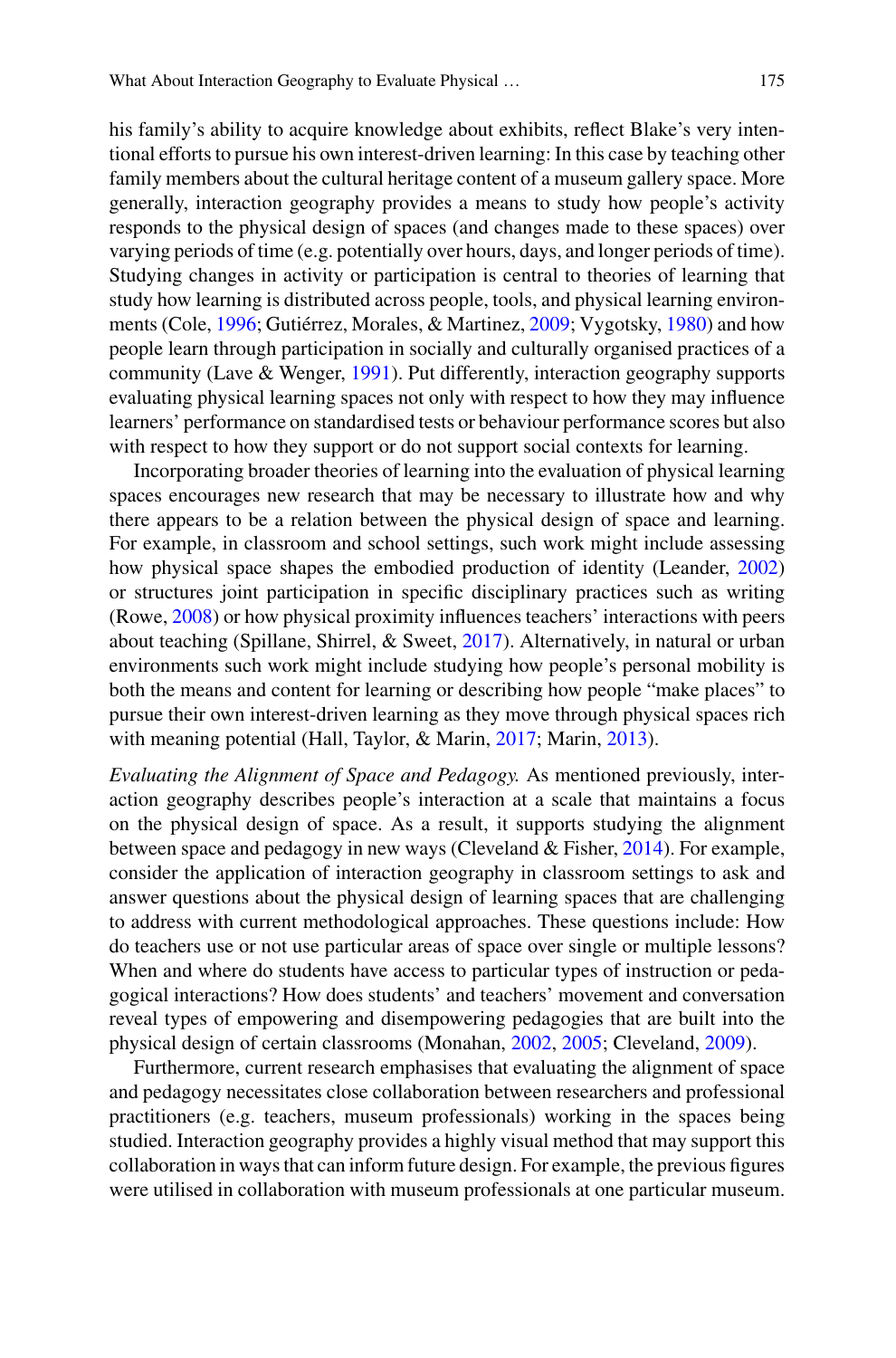Making visitor interaction and personal curation visible for these professionals had a significant impact on this museum. In particular, studying the previous figures contributed to the redesign of one museum gallery space and supported challenging interdepartmental and crossdisciplinary conversations between museum curators, educators, and architects who held very different beliefs as to what makes a successful gallery space. Likewise, prior to viewing these visualisations, museum professionals at this museum did not realise visitors used social media while in their gallery spaces and thus, had not developed educational programming or marketing initiatives that encouraged or supported visitor's personal curation. In response to these visualisations, this museum developed social media policies (e.g. hashtag/indexing mechanisms) that encouraged the use of personal curation to learn and teach others about museum content in ways that also advanced the museums' marketing and educational goals. More recently, this museum has begun to explore more personalised ways to support visitors' personal curation, for example, by supporting teachers to use museum content to develop their online teaching profiles (see Shapiro & Hall, [2018\)](#page-12-18).

#### **Limitations and Next Steps**

In summary, this chapter reviewed and explored how interaction geography, a new approach to describe, represent and interpret people's interaction over space and time, extends current approaches to the evaluation of physical learning spaces. This chapter concludes by discussing some of the primary limitations in this early work that must be addressed to expand the use of interaction geography to evaluate physical learning spaces.

First, as demonstrated in this chapter, reading visualisations produced by interaction geography is challenging and necessitates new types of interdisciplinary thinking as well as close collaboration with practitioners who are in the best position to interpret these visualisations. Future research will need to explore a variety of questions related to this challenge. For instance, these questions include: What resources do different disciplines and practitioners working in different disciplines offer to read representations of interaction geography? What insights do different disciplines and these practitioners offer to interpret these representations from a learning perspective? Using Blake's tour as a starting point, what is a taxonomy of interaction geography patterns that can be read to study productive or unproductive alignments between space and pedagogy in different types of physical learning spaces?

Second, questions regarding how to generalise methods of interaction geography in an ethically informed manner are only beginning to be explored. For example, recent work has applied the IGS to visualise and discuss New York City's controversial Stop-And-Frisk Program (Shapiro & Pearman [2017\)](#page-12-7). However, future research will need to explore a variety of questions that necessitate further technical/computational development of the methods/software illustrated in this chapter. These questions include: How can researchers, designers, and practitioners working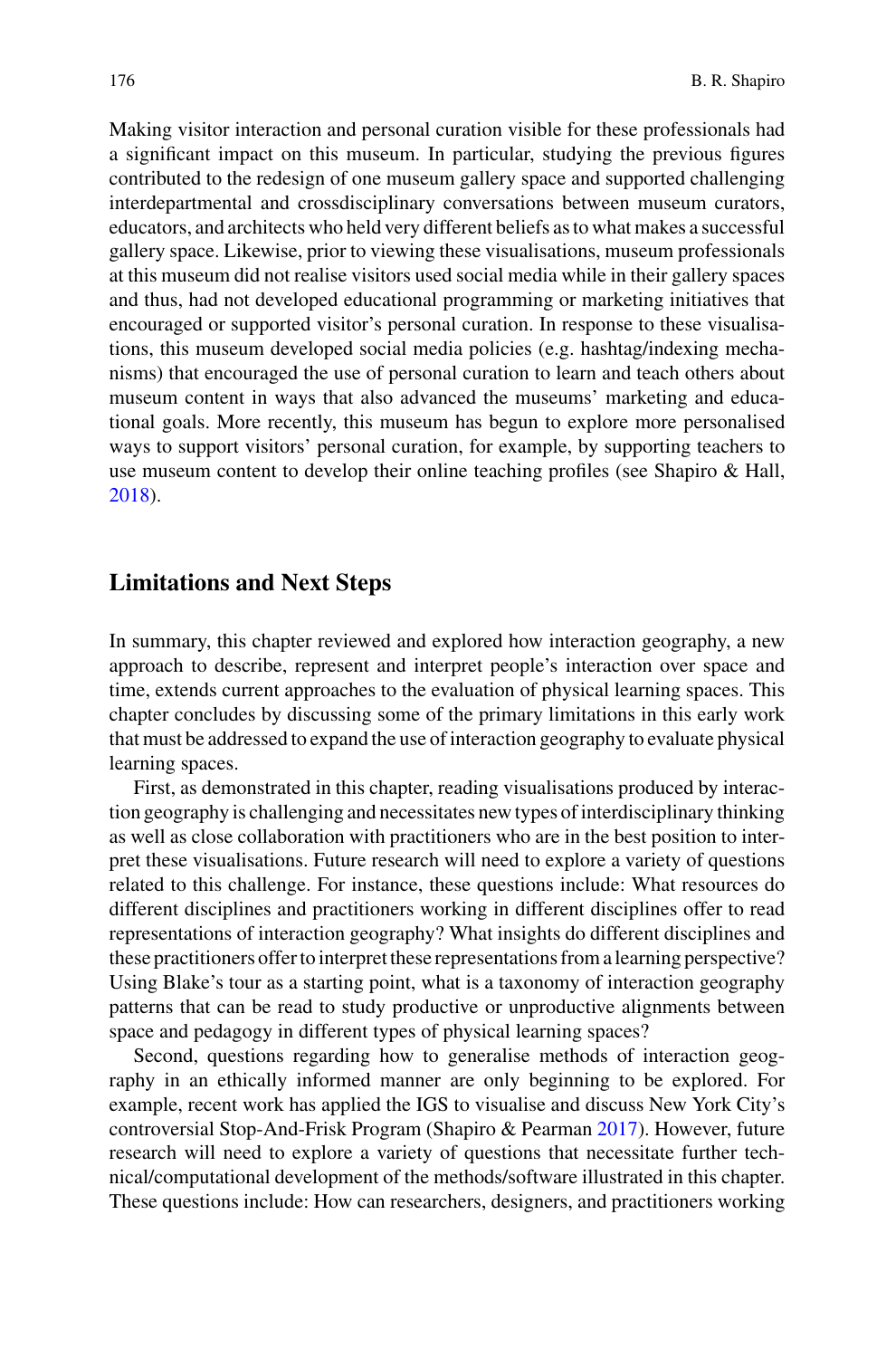in a variety of settings customise and use these methods to evaluate physical learning spaces? What types of visual analytics and natural language processing need to be incorporated into the IGS to advance its utility? What settings and institutional contexts are these methods ethically and not ethically appropriate?

Third, interaction geography is a very new approach that is only beginning to be applied beyond the museum setting described in this chapter. Future research will need to test and assess the usefulness of interaction geography in a variety of settings. In particular, future research will need to conduct research to develop comparative questions and analyses. For example, future research needs to explore questions such as what are productive spatial and temporal scales or boundaries of settings that enable comparative work based on interaction geography? What types of mappings (e.g. of people, artefacts, sound) does interaction geography support? What types of physical spaces is interaction geography best (and least) suited?

**Acknowledgements** Data utilised in this research was obtained in adherence to the required ethical protocol of the author's host institution. All images and diagrams are the property of the author, or the author has obtained consent to use them from the appropriate copyright owner.

### **References**

- <span id="page-11-2"></span>Blackmore, J., Bateman, D., Loughlin, J., O'Mara, J., & Aranda, G. (2011). *Research into the connection between built learning spaces and student outcomes* (Literature Review No. 22). Melbourne: Victorian Department of Education and Early Childhood Development.
- <span id="page-11-9"></span>Cleveland, B. (2009). Equitable pedagogical spaces: Teaching and learning environments that support personalisation of the learning experience. *Critical and Creative Thinking: The Australasian Journal of Philosophy in Education, 17*(2), 59–76.
- <span id="page-11-1"></span>Cleveland, B., & Fisher, K. (2014). The evaluation of physical learning environments: A critical review of the literature. *[Learning Environments Research, 17](https://doi.org/10.1007/s10984-013-9149-3)*(1), 1–28. https://doi.org/10.1007/ s10984-013-9149-3.
- <span id="page-11-4"></span>Cole, M. (1996). *Cultural psychology: A once and future discipline*. Cambridge, MA: Belknap Press of Harvard University Press.
- <span id="page-11-3"></span>Ellis, R. A., & Goodyear, P. (2018). *Spaces of teaching and learning: Integrating perspectives on Research and Practice*. Singapore: Springer.
- <span id="page-11-6"></span>Erickson, F. (2004). *Talk and social theory: Ecologies of speaking and listening in everyday life*. Blackwell Publishing.
- <span id="page-11-7"></span>Gutiérrez, K., Morales, P. Z., & Martinez, D. C. (2009). Remediating literacy: Culture, difference, and learning for students from nondominant communities. *Review of Research in Education, 33*, 212–245.
- <span id="page-11-5"></span>Hagerstrand, T. (1970). What about people in regional science? *Papers in Regional Science, 24*(1), 7–24. [https://doi.org/10.1111/j.1435-5597.1970.tb01464.x.](https://doi.org/10.1111/j.1435-5597.1970.tb01464.x)
- <span id="page-11-8"></span>Hall, R., Taylor, K. H., & Marin, A., with Support of the National Science Foundation and Vanderbilt University. (2017). *Building Capacity for New Genre of Learning on the Move (LoM)*. Retrieved February 10, 2018, from [https://www.lom-meshworking.org.](https://www.lom-meshworking.org)
- <span id="page-11-0"></span>Hillier, B. (2008). Space and spatiality: What the built environment needs from social theory. *Building Research & Information, 36*(3), 216–230. [https://doi.org/10.1080/09613210801928073.](https://doi.org/10.1080/09613210801928073)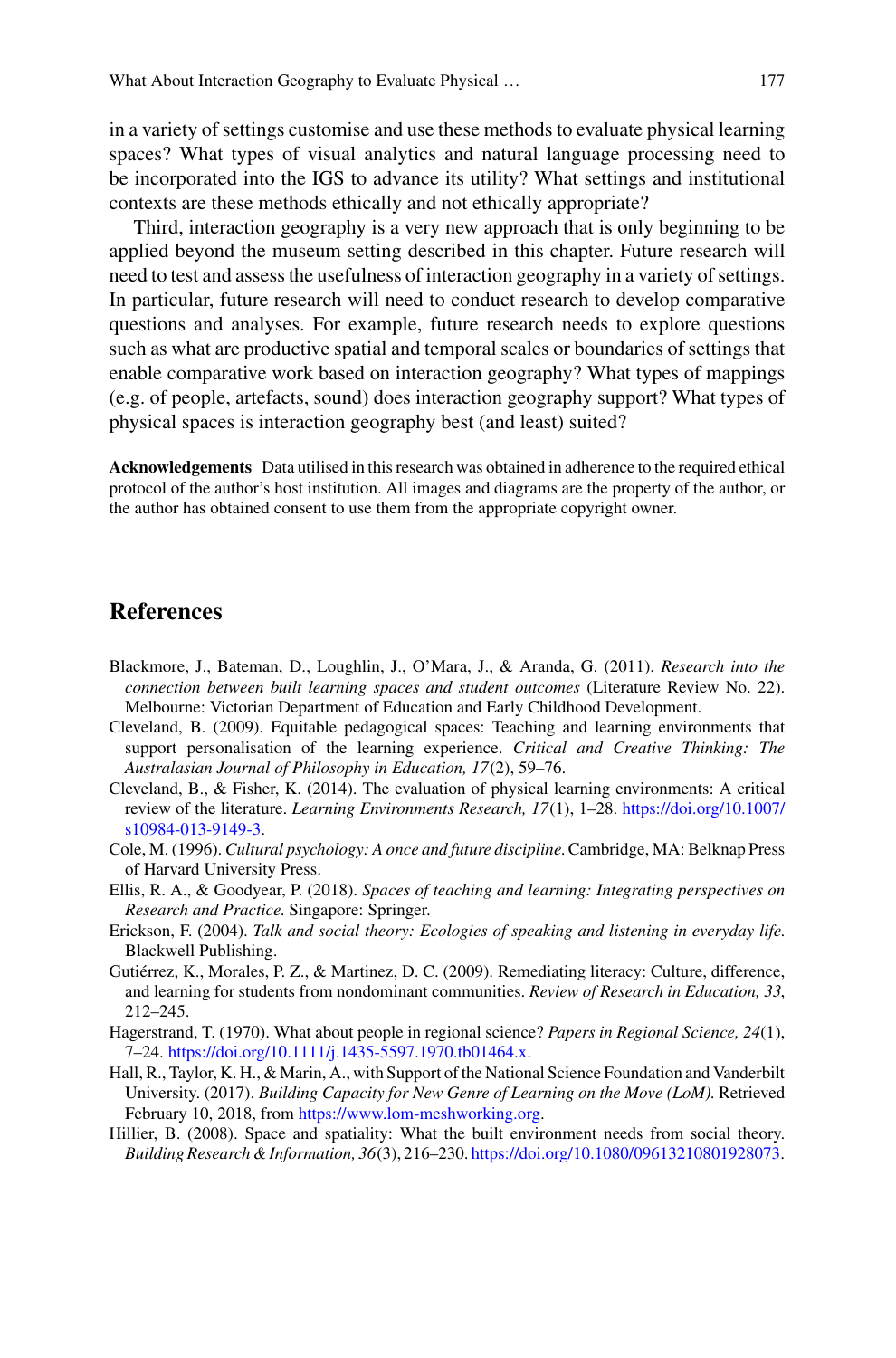- <span id="page-12-5"></span>Imms, W., & Byers, T. (2017). Impact of Classroom design on teacher pedagogy and student engagement and performance in mathematics. *Learning Environments Research, 20*(1), 139–152. [https://doi.org/10.1007/s10984-016-9210-0.](https://doi.org/10.1007/s10984-016-9210-0)
- <span id="page-12-6"></span>Lave, J., & Wenger, E. (1991). *Situated learning: Legitimate peripheral participation*. New York: Cambridge University Press.
- <span id="page-12-8"></span>Jordan, B., & Henderson, A. (1995). Interaction analysis: Foundations and practice. *The Journal of the Learning Sciences, 4*(1), 39–103. [https://doi.org/10.1207/s15327809jls0401\\_2.](https://doi.org/10.1207/s15327809jls0401_2)
- <span id="page-12-9"></span>Kendon, A. (1990). Spatial organization in social encounters: The F-formation system. *Conducting Interaction: Patterns of Behavior in Focused Encounters*, 209–238
- <span id="page-12-12"></span>Leander, K. (2002). Locating Latanya: The situated production of identity artifacts in classroom interaction. *Research in the Teaching of English, 37*(2), 198–250.
- <span id="page-12-15"></span>Marin, A. M. (2013). Learning to Attend and Observe: Parent-child Meaning Making in the *Natural World.* Ph.D. dissertation. Northwestern University.
- <span id="page-12-16"></span>Monahan, T. (2002). Flexible space and built pedagogy: Emerging IT embodiments. *Inventio, 4*(1), 1–19.
- <span id="page-12-17"></span>Monahan, T. (2005). *Globalization, technological change, and public education*. New York: Routledge.
- <span id="page-12-3"></span>Peponis, J. (2005). Formulation. *The Journal of Architecture, 10*(2), 119–133.
- <span id="page-12-13"></span>Rowe, D. (2008). The social construction of intentionality: Two-year-olds' and adults' participation at a preschool writing center. *Research in the Teaching of English, 42*(4), 387–434.
- <span id="page-12-7"></span>Shapiro, B. R., Hall, R., & Owens, D. (2017). Developing & using interaction geography in a museum. *International Journal of Computer-Supported Collaborative Learning, 12*(4), 377–399. [https://doi.org/10.1007/s11412-017-9264-8.](https://doi.org/10.1007/s11412-017-9264-8)
- <span id="page-12-18"></span>Shapiro, B. R., & Hall, R. (2018). Personal curation in a museum. In *Proceedings of the 2018 ACM Conference on Computer Supported Cooperative Work & Social Computing (CSCW '18)*. New York, NY, USA: ACM.
- Shapiro, B. R., & Pearman, F. A. (2017). Using the interaction geography slicer to visualize new york city stop & frisk. In *Proceedings of the IEEE VIS 2017 Arts Program, VISAP '17*. Phoenix, AZ. [https://doi.org/10.1109/visap.2017.8282370.](https://doi.org/10.1109/visap.2017.8282370)
- <span id="page-12-14"></span>Spillane, J. P., Shirrell, M., & Sweet, T. M. (2017). The elephant in the schoolhouse: The role of propinquity in school staff interactions about teaching. *Sociology of Education, 90,* 149–171. [https://doi.org/10.1177/0038040717696151.](https://doi.org/10.1177/0038040717696151)
- <span id="page-12-4"></span>Tanner, K. C. (2009). Effects of school design on student outcomes. *Journal of Educational Administration, 47*(3), 381–399. [https://doi.org/10.1108/09578230910955809.](https://doi.org/10.1108/09578230910955809)
- Taylor, K. H., & Hall, R. (2013). Counter-Mapping the neighborhood on bicycles: Mobilizing youth to reimagine the city. *[Technology, Knowledge and Learning, 18](https://doi.org/10.1007/s10758-013-9201-5)*(1–2), 65–93. https://doi.org/10. 1007/s10758-013-9201-5.
- <span id="page-12-10"></span>Tufte, E. R. (1990). *Envisioning information*. Cheshire, Connecticut: Graphics Press.
- <span id="page-12-11"></span>Vygotsky, L. S. (1980). *Mind in society: The development of higher psychological processes.* Harvard University Press.
- <span id="page-12-2"></span>Wineman, J., Peponis, J., & Dalton, R. (2006). Exploring, Engaging, Understanding in Museums. Paper presented at the Space Syntax and Spatial Cognition Workshop: Spatial Cognition '06, Universität Bremen, Bremen.
- <span id="page-12-0"></span>Zimring, C. M., & Reizenstein, J. E. (1980). Post-occupancy evaluation: An overview. *Environment and Behavior, 12,* 429–450. [https://doi.org/10.1177/0013916580124002.](https://doi.org/10.1177/0013916580124002)
- <span id="page-12-1"></span>Zimmerman, A., & Martin, M. (2001). Post-occupancy evaluation: Benefits and barriers. *Building Research & Information, 29,* 168–174.

**Ben Rydal Shapiro (USA)** is currently a Postdoctoral Fellow in the School of Interactive Computing at Georgia Institute of Technology. He will be an Assistant Professor in Learning Technologies at Georgia State University in Fall 2020. His research and design integrates approaches from learning sciences, information visualization and computer science to study how